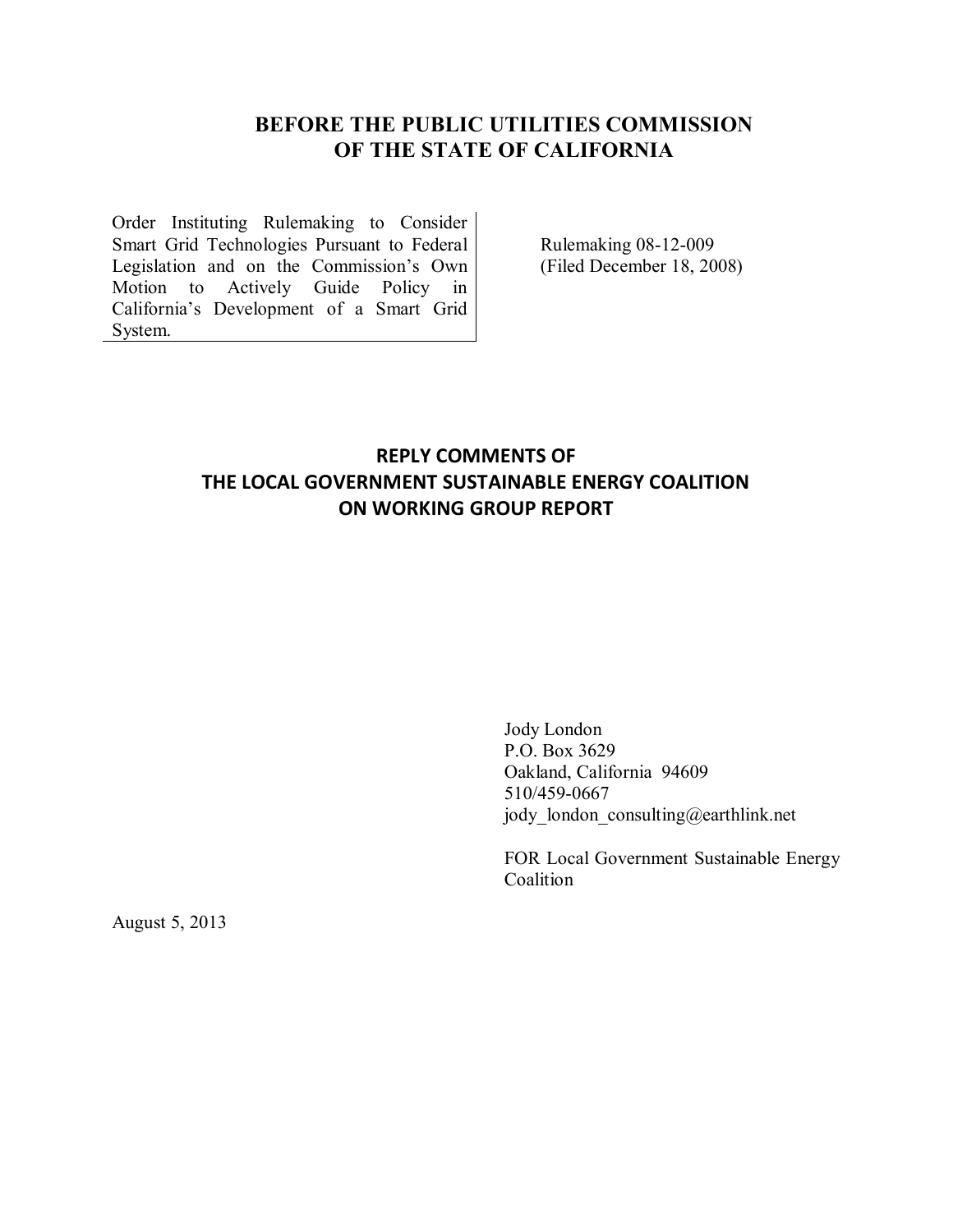# **TABLE OF CONTENTS**

| II.         |                                                                                  |
|-------------|----------------------------------------------------------------------------------|
| A.          |                                                                                  |
| <b>B.</b>   | Local Governments Exempted Under California Civil Code 3                         |
| $C_{\cdot}$ | The Existence of Franchise Agreements Creates an Expectation that Utilities Will |
|             |                                                                                  |
| III.        | More Work Is Required to Develop a Standard Non-Disclosure Agreement5            |
|             |                                                                                  |
| V.          |                                                                                  |
|             |                                                                                  |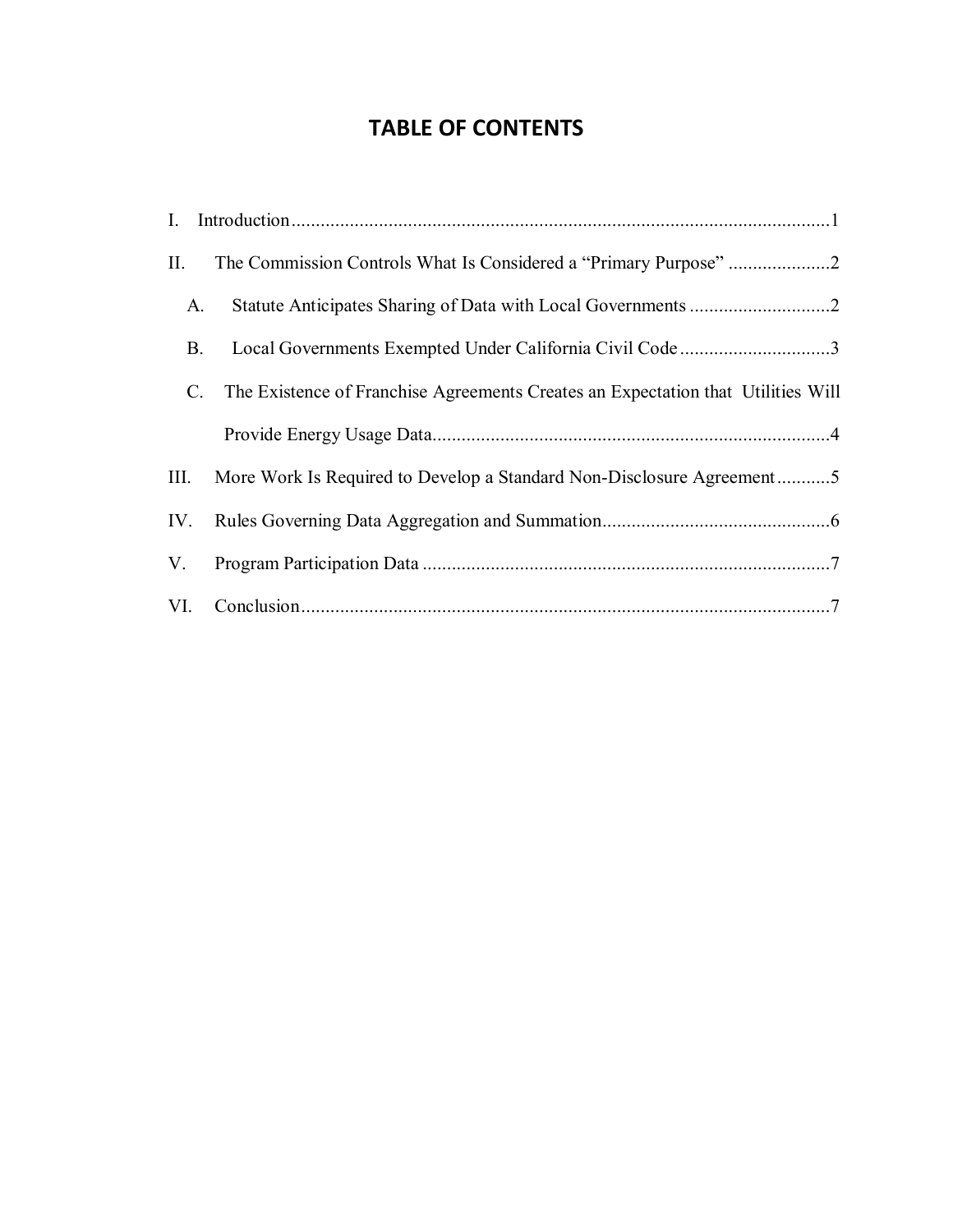#### <span id="page-2-0"></span>**I. Introduction**

 $\overline{a}$ 

In accordance with the Rules of Practice and Procedure of the California Public Utilities Commission ("Commission"), and with the Rulings of Administrative Law Judge Sullivan, the Local Government Sustainable Energy Coalition  $("LGSEC")<sup>1</sup>$  submits these reply comments on the Working Group Report ("Report"). The opening comments show a range of opinion on the many issues addressed in the Report. The Commission must balance public policy objectives with privacy concerns, a task made more challenging by laws that can be interpreted to conflict with one another.

The LGSEC continues to advocate for the Commission to provide access to data that local governments, sometimes working with academic researchers, need to comply with federal, state, and local laws. The LGSEC described in our opening comments how local government plans, ordinances, and related policies directly support California's AB 32, AB 758, SB 375, and AB 1103. The comments from other parties reveal that the LGSEC is not alone in recommending that the Commission modify the definition of "primary purpose;" require the utilities to timely provide data in a consistent format that can be manipulated electronically; include a range of stakeholders in any advisory group that is formed; require utilities to provide data to entities such as local governments who need those data to implement Commission-authorized energy efficiency programs; and use non-disclosure agreements, with appropriate recourse and penalties, to preserve customer privacy.

In these reply comments the LGSEC: elaborates on statutory authorities related to local governments and data, including franchise agreements granted by local governments to utilities; identifies objectives for non-disclosure agreements; provides more insight on the rules governing

<sup>&</sup>lt;sup>1</sup> Across California, cities, counties, associations and councils of government, special districts, and non-profit organizations that support government entities are members of the LGSEC. Each of these organizations may have different views on elements of these comments, which was approved by the LGSEC's Board.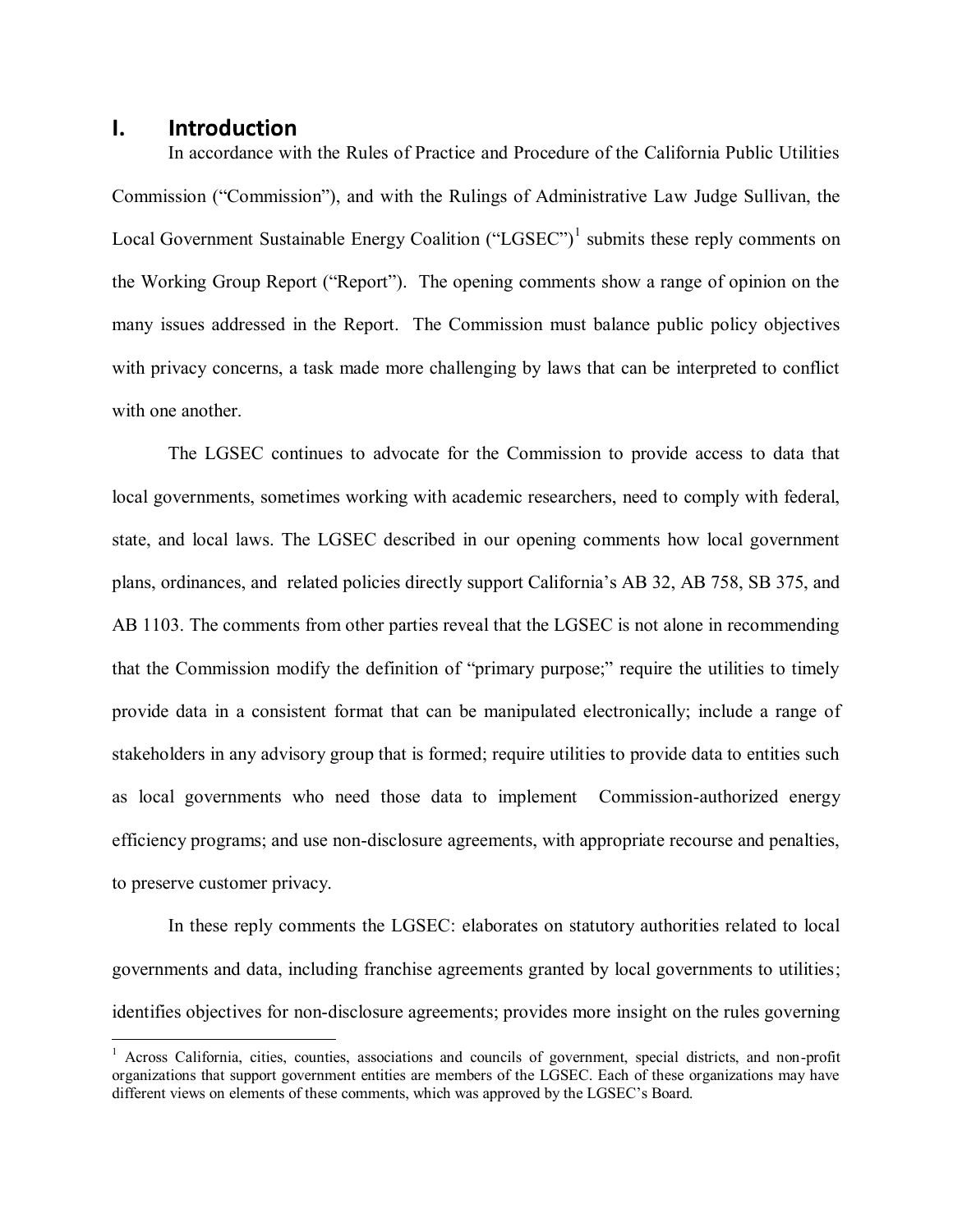data aggregation and summation; and emphasizes that the Commission must use this opportunity to compel the exchange of data needed to implement Commission authorized energy efficiency programs.

### <span id="page-3-0"></span>The Commission Controls What Is Considered a "Primary" **II.** Purpose"

The Commission, in D.11-07-056 in an earlier phase of this proceeding, developed a definition of primary purpose. This current phase of the proceeding has made clear that the definition needs to be modified, an action that is within the Commission's jurisdiction.

### *A. Statute Anticipates Sharing of Data with Local Governments*

<span id="page-3-1"></span>The LGSEC has made clear that local government policies and programs operate synergistically with state and federal laws. In some instances, local governments take actions that set the bar for state laws, for example, a few local governments adopted commercial building benchmarking ordinances, and then the State adopted AB 1103, a statewide benchmarking requirement. Now other local governments are determining strategies they will use to comply with AB 1103. The same synergy holds true for AB 32 and climate change policies, and a host of other issues.

One of the arguments put forward regarding restrictions on data that can be released is that Public Utilities Code Section 8380(e) prohibits the utilities from providing energy usage data to local governments and others unless under very specific orders from the CPUC. $^{2}$  This is based on a particular interpretation of the statute. A close reading of the statue identifies data about energy efficiency programs as data that should be shared. A close reading also reveals that what is prohibited is the use of data for a secondary commercial purpose *not related to the* 

 $\overline{a}$ 

 $2^2$  See, for example, Opening Comments of Southern California Edison, p. 4-5.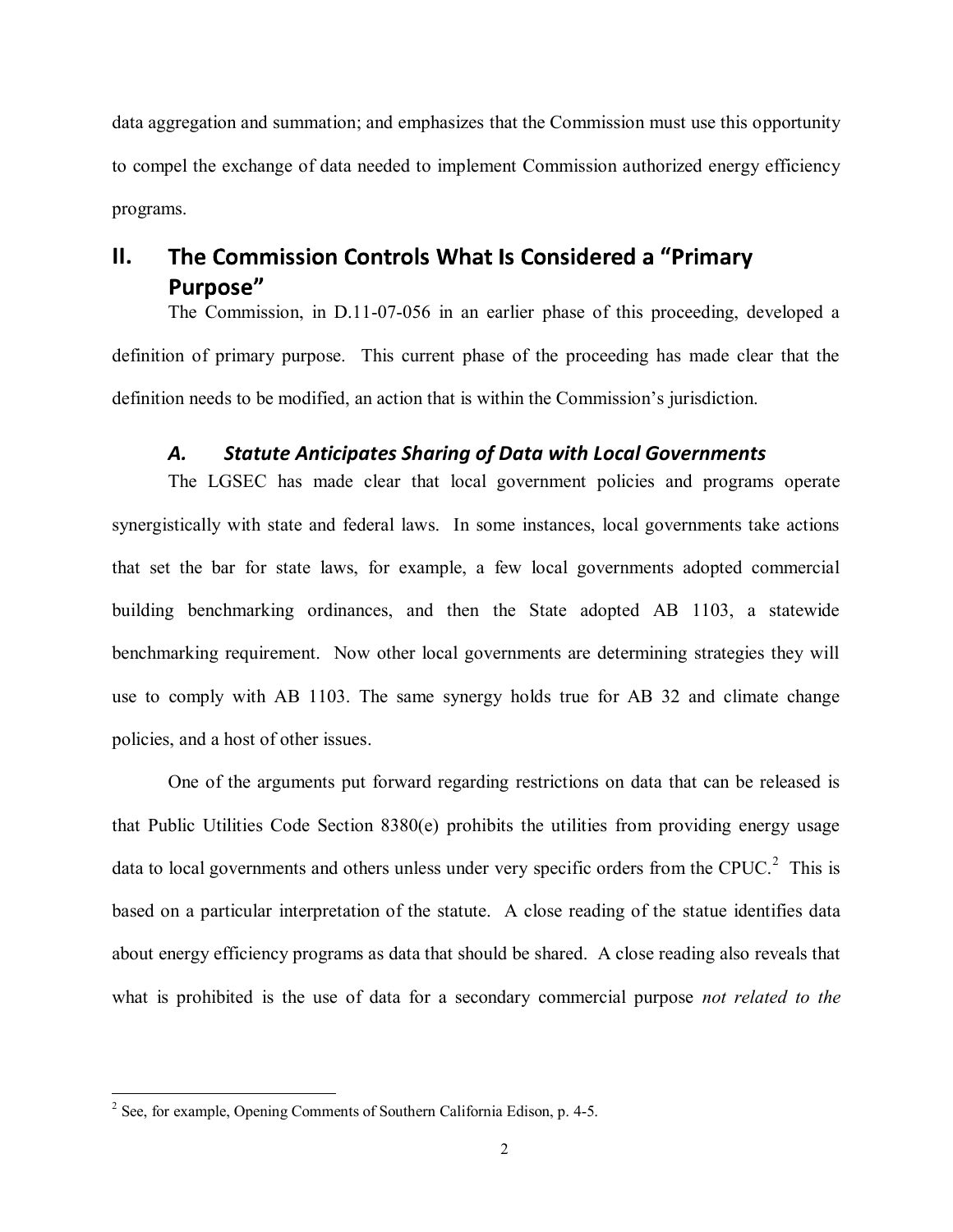primary purpose of the contract without the customer's prior consent to that use.<sup>3</sup> The statute anticipates the use of non-disclosure agreements when it refers to contracts that put the burden on the entity requesting the data that are "appropriate to the nature of the information."

Subsection  $(e)(3)$  makes clear that the Commission has the authority to require disclosure of information, citing "state or federal law *or* an order of the commission."

### *B. Local Governments Exempted Under California Civil Code*

<span id="page-4-0"></span>A key resource for parties to the Working Group has been a memo from the Samuelson Clinic at U.C. Berkeley and the Electronic Frontier Foundation on privacy laws. The memo lists some, but not all, of the exceptions for the authorization of an individual's personal information. Of note for situations where local governments require energy usage data, California Civil Code Section 1798.24 includes the following exemptions:

d) To those officers, employees, attorneys, agents, or volunteers of the agency that has custody of the information if the disclosure is relevant and necessary in the ordinary course of the performance of their official duties and is related to the purpose for which the information was acquired.

(e) To a person, or to another agency where the transfer is necessary for the transferee agency to perform its constitutional or statutory duties, and the use is compatible with a purpose for which the information was collected and the use

 $\overline{a}$ 

<sup>&</sup>lt;sup>3</sup> Public Utilities Code 8380(e):

<sup>(2)</sup> This section *shall not preclude* an electrical corporation or gas corporation from disclosing a customer's electrical or gas consumption data to a third party for system, grid, or operational needs, or the implementation of demand response, energy management, or *energy efficiency programs*, provided that, for contracts entered into after January 1, 2011, the utility has required by contract that the third party implement and maintain reasonable security procedures and practices appropriate to the nature of the information, to protect the personal information from unauthorized access, destruction, use, modification, or disclosure, and *prohibits the use of the data for a secondary commercial purpose not related to the primary purpose of the contract without the customer's prior consent to that use*.

<sup>(3)</sup> This section shall not preclude an electrical corporation or gas corporation from disclosing electrical or gas consumption data as required or permitted under state or federal law *or by an order of the commission*. (emphasis added)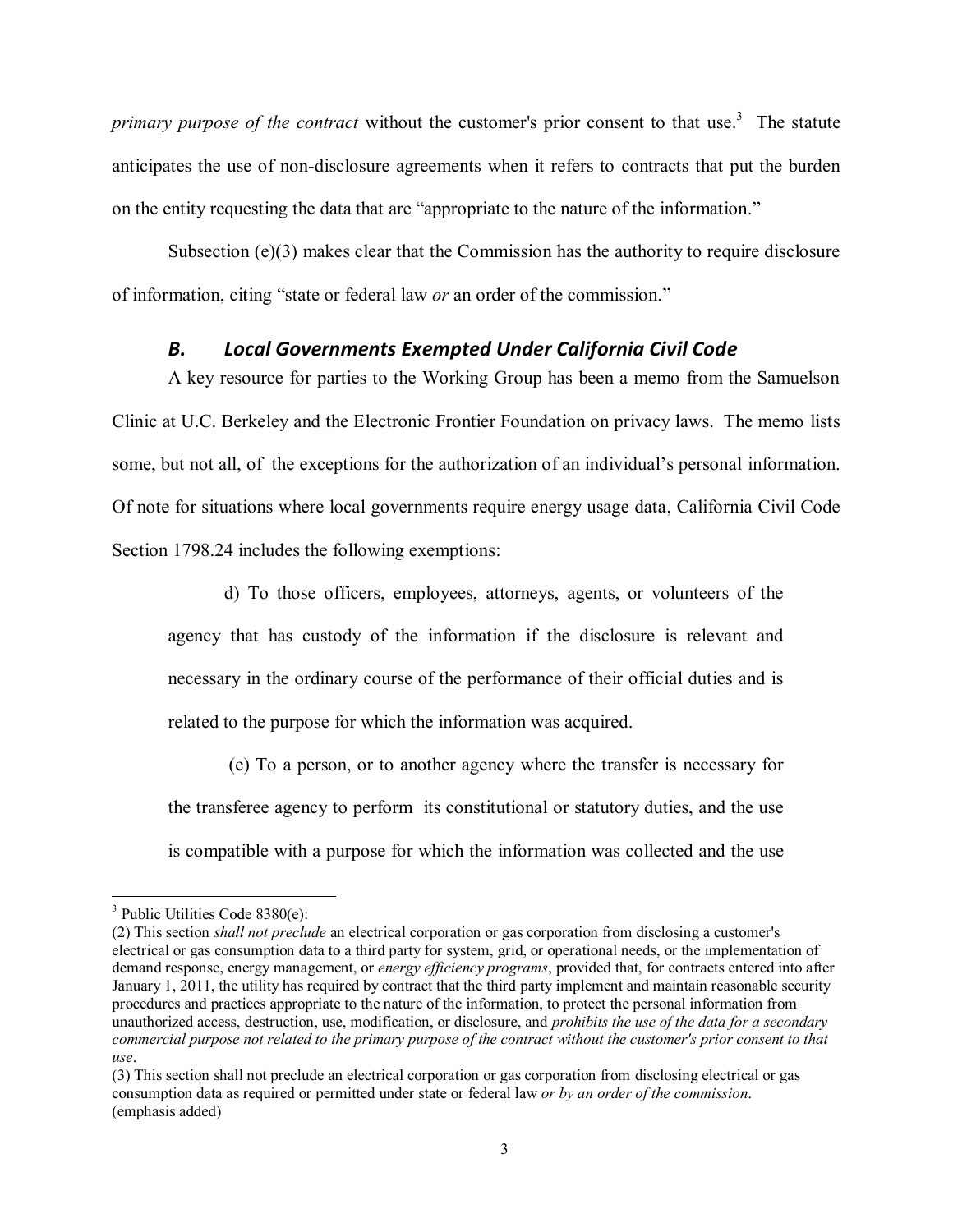or transfer is accounted for in accordance with Section 1798.25. With respect to information transferred from a law enforcement or regulatory agency, or information transferred to another law enforcement or regulatory agency, a use is compatible if the use of the information requested is needed in an investigation of unlawful activity under the jurisdiction of the requesting agency or for licensing, certification, or regulatory purposes by that agency.

(f) To a governmental entity when required by state or federal law.

(h) To a person who has provided the agency with advance, adequate written assurance that the information will be used solely for statistical research or reporting purposes, but only if the information to be disclosed is in a form that will not identify any individual.

Local governments fall clearly within these exemptions.

## <span id="page-5-0"></span>*C. The Existence of Franchise Agreements Creates an Expectation that Utilities Will Provide Energy Usage Data*

Organizing energy supplies is the responsibility of cities and unincorporated areas of counties, which issue franchises to organize the delivery of these services for the public good. The investor-owned utilities provide service in cities and counties under franchise agreements, most of which were entered into many decades ago. Franchises were created to reduce chaos in the marketplace, keep each city's infrastructure organized and allow utility companies enough certainty to develop and execute long-term plans. Under franchise agreements, local governments grant the utilities the right to provide commodities and build out infrastructure, an extension of the public trust that is held by the local government.

Today, local governments' very different planning obligations demand a different, enhanced, and enlightened approach to transacting the franchise for energy data. Circumstances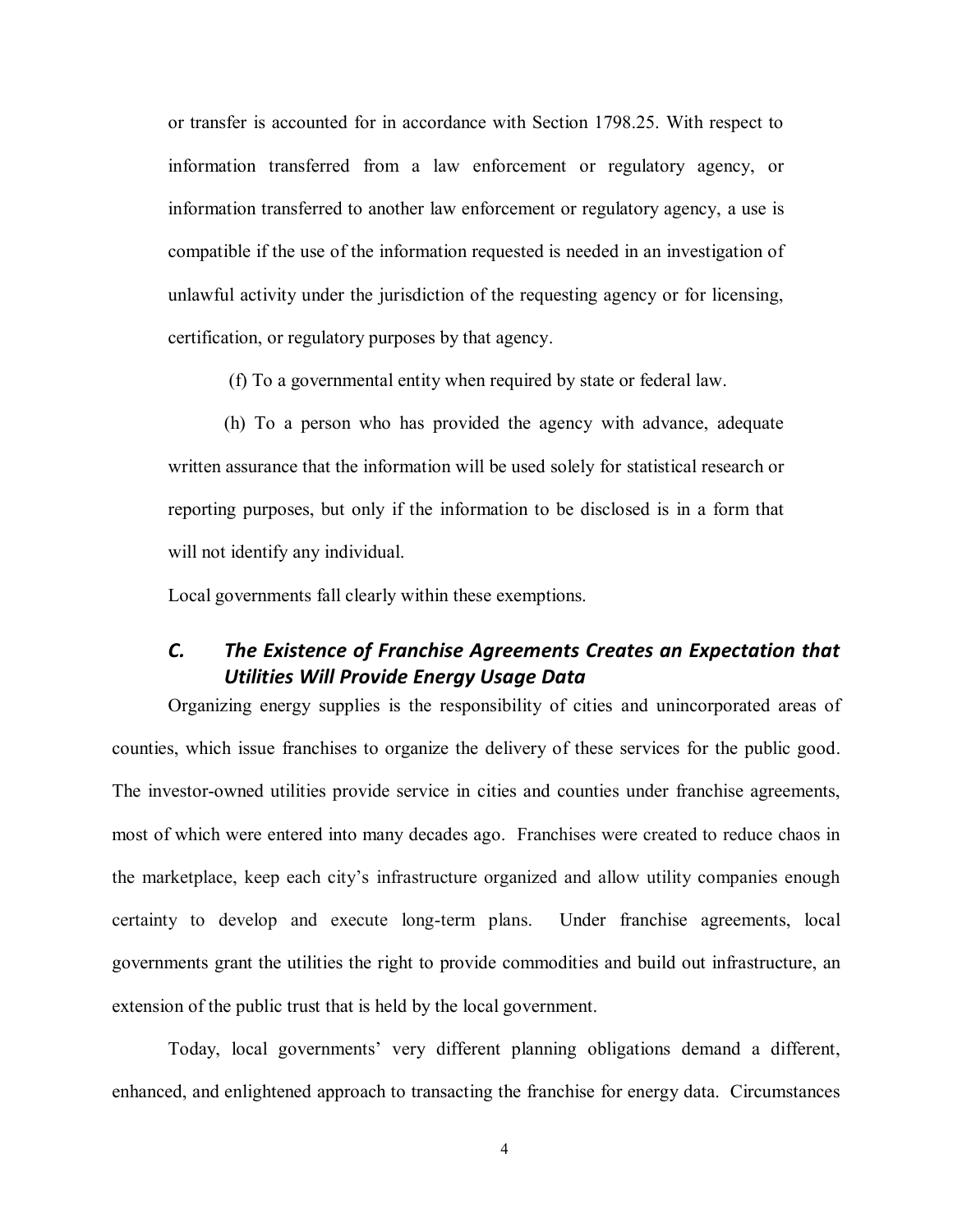have changed over the decades. Since these franchise agreements were executed, communities have faced supply shortages and begun confronting climate change. Greenhouse gas emissions reduction obligations to the community and the State are found in the housing element of our General Plans. Cities' Climate Action Plans are created to complement the California Environmental Quality Act. New, clearer language is necessary from the Commission; otherwise cities must look to the State legislature for ways to facilitate local government's essential climate action and resource conservation work possible. Utility customers are also constituents of government agencies who have a reasonable need for data associated with greenhouse gas emission reduction and resource conservation.

# <span id="page-6-0"></span>**III.** More Work Is Required to Develop a Standard Non-Disclosure Agreement

The Working Group report and the comments make clear that the parties have not yet reached agreement on a standard non-disclosure agreement. Even between the utilities there is not agreement. Any non-disclosure agreement developed for the purposes of providing energy usage data must be practical and usable. The non-disclosure agreement should be standard – parties should not have to negotiate a new agreement every time they need data. And, as the LGSEC stated in opening comments, the default option for non-disclosure agreements should be that they are standardized and automated, and parties can access them online.

The goal should be to facilitate the exchange of information, appropriately aggregated and anonymized, in pursuit of effective program design and implementation and achieving policy goals. The LGSEC is not aware of any party to this proceeding, including commercial interests, which has not stated its commitment to protecting customer privacy. The LGSEC would refer the Commission to the Opening Comments of Solar City, pp. 12-13, and the discussion there of the distinction between "what is possible" and "what is reasonable." The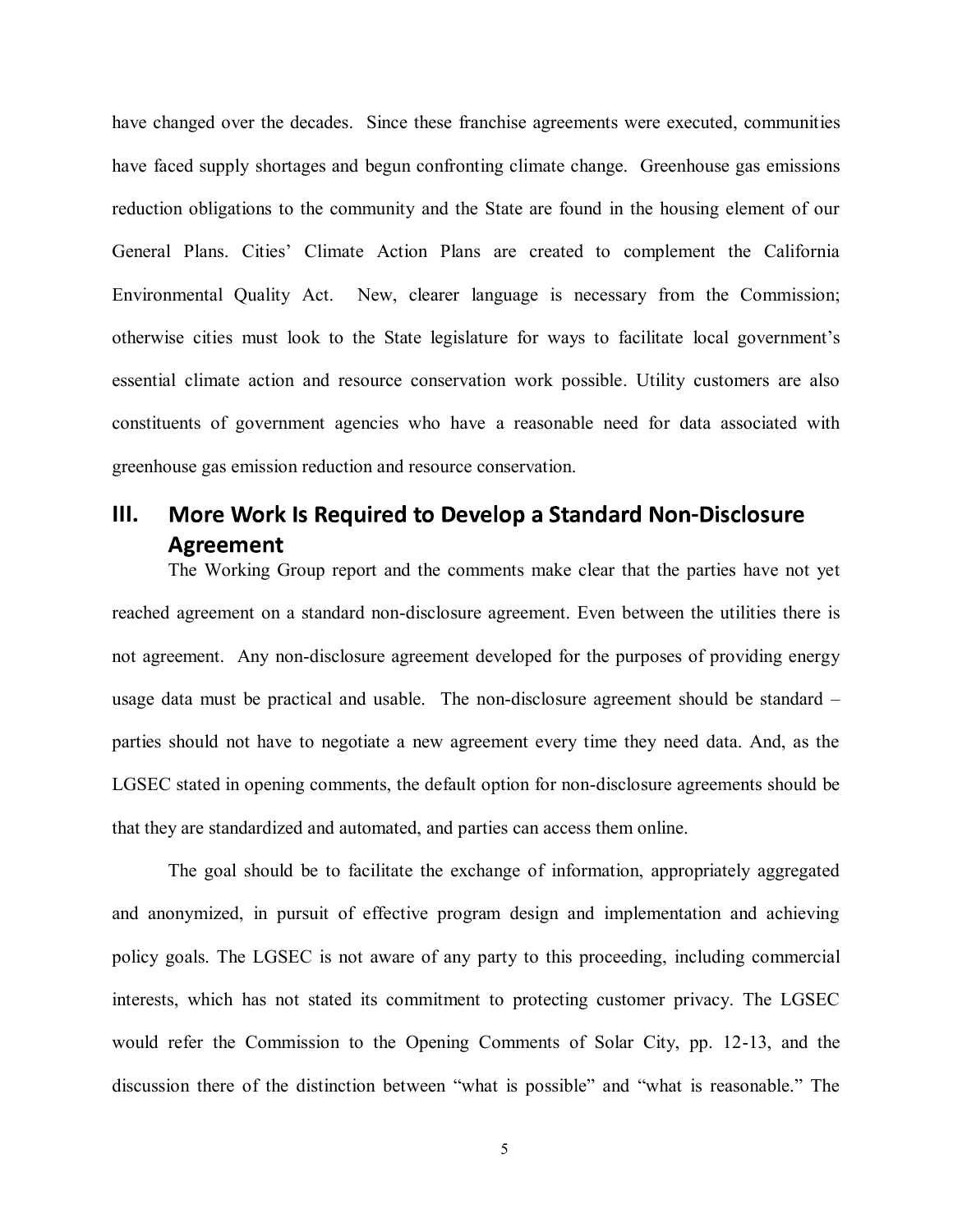Commission would be well-advised to look at the protections recommended by the Federal Trade Commission and referenced by Solar City.<sup>4</sup> The Commission also should consider consulting with the U.S. Department of Energy about protections in the DOE's Building Performance Database.

### <span id="page-7-0"></span>**Rules Governing Data Aggregation and Summation IV.**

Particularly in the context of Use Case 7, data needed for compliance with building benchmarking laws, several other parties agree with the LGSEC that the 15/15 rule is not appropriate for discussions of energy usage data. This includes San Diego Gas and Electric, which states on p. 8 of its opening comments:

With respect to the second question, if it is determined that AB1103 disclosure does not constitute a "primary purpose," SDG&E requires further guidance on what level of aggregation is sufficient to "reasonably protect the confidentiality of the customer." The oft-cited "15/15" rule was not intended or designed for this purpose. Moreover, SDG&E believes that less that 5% of the buildings subject to AB1103 in SDG&E's service territory have the necessary number of tenants to make 15/15 aggregation possible, whether or not that level of aggregation is deemed to be sufficient to protect the confidentiality of the customer's PII.

The LGSEC and several other parties in their opening comments provided ideas for the Commission on alternatives to the 15/15 Rule. The LGSEC also provided information on how this issue is handled in other states. The Commission should provide clear direction that utilities must provide building owners with the sum of monthly energy use for the purpose of benchmarking in compliance a state or local mandate. This can be done by supplying the data to the building owner's Portfolio Manager account.

Additionally, specific to Use Case 1, it is worth remembering that one meter for commercial buildings and one meter for multifamily buildings that have more than five units is a reasonable standard for summing and disclosure to the building owner. If the energy usage data

 $\overline{a}$ <sup>4</sup> <http://www.ftc.gov/os/2012/03/120326privacyreport.pdf>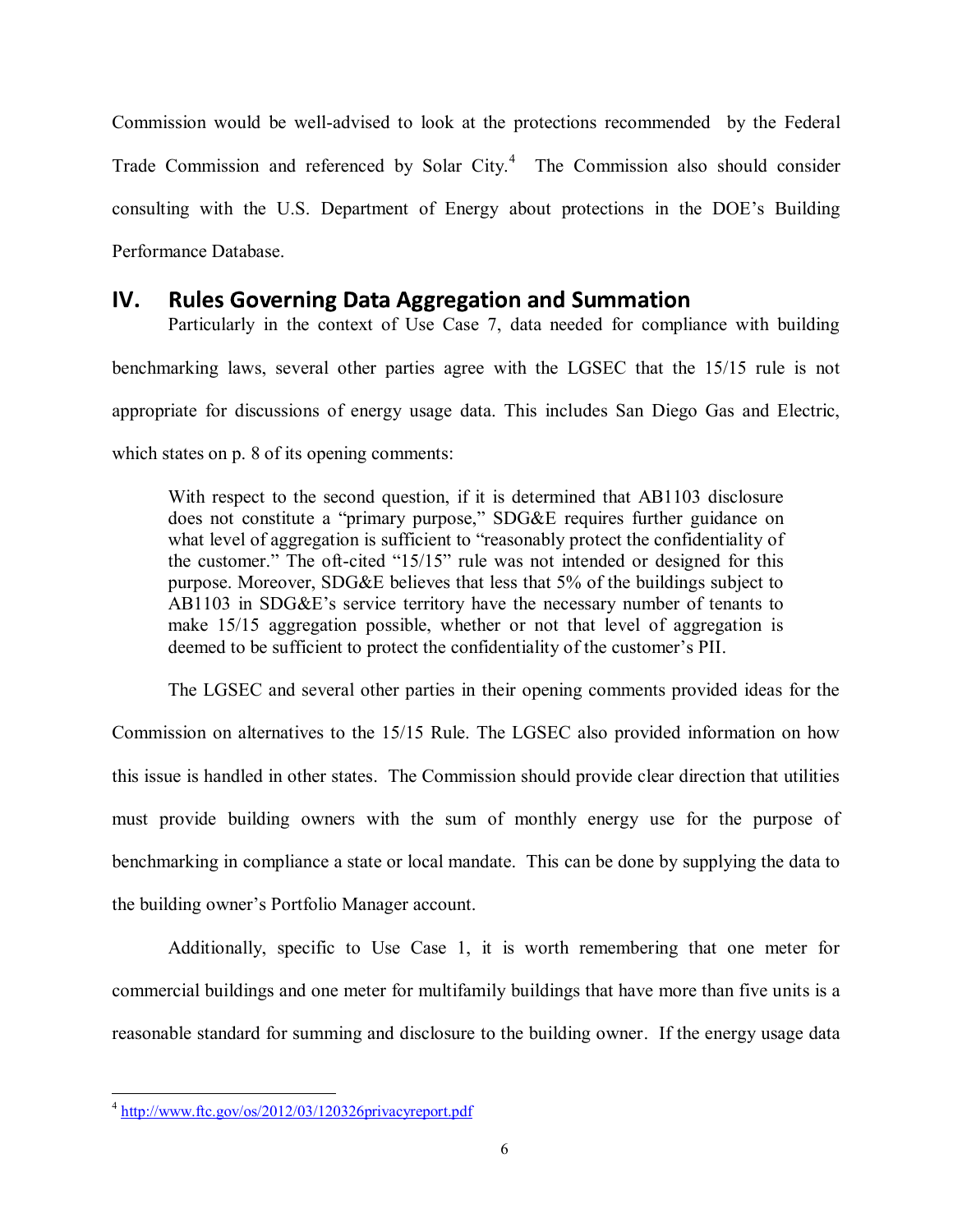disclosure required under AB 1103 is to occur, buildings with a single tenant would necessarily be affected. Staff from both Southern California Edison and Pacific Gas & Electric estimate that using a 15/15 rule would allow aggregation and disclosure for less than five percent of commercial buildings, potentially less than two percent. AB 1103 is explicitly directed at all commercial buildings, so a 15/15 or stricter standard is radically out of line with the direction provided by the Legislature.

#### <span id="page-8-0"></span>**V. Program Participation Data**

In our opening comments, the LGSEC informed the Commission that local governments are having difficulty obtaining information about prior customer participation in utility energy efficiency programs. This information is critical to local governments that are implementing partnership programs or Regional Energy Network programs.

PG&E, at p. 11 of its opening comments, makes the point that what is important is not so much whether a particular individual has participated in an energy efficiency program, but whether a particular address has participated. PG&E provides this observation in the context of low-income weatherization programs. However, the point holds true for other energy efficiency programs. The utilities track which addresses have participated in energy efficiency programs. This information should be provided to local governments and other entities that require this information to ensure a particular building does not "double dip" in terms of incentives or rebates in Commission-authorized energy efficiency programs.

#### <span id="page-8-1"></span>**Conclusion VI.**

Conditions have changed since decades-old practices were implemented for data access. Local governments have essential planning and action responsibilities that rely on energy consumption and program participation data. The current language and practices are inadequate for today's circumstances. The Commission must compel data sharing that will further